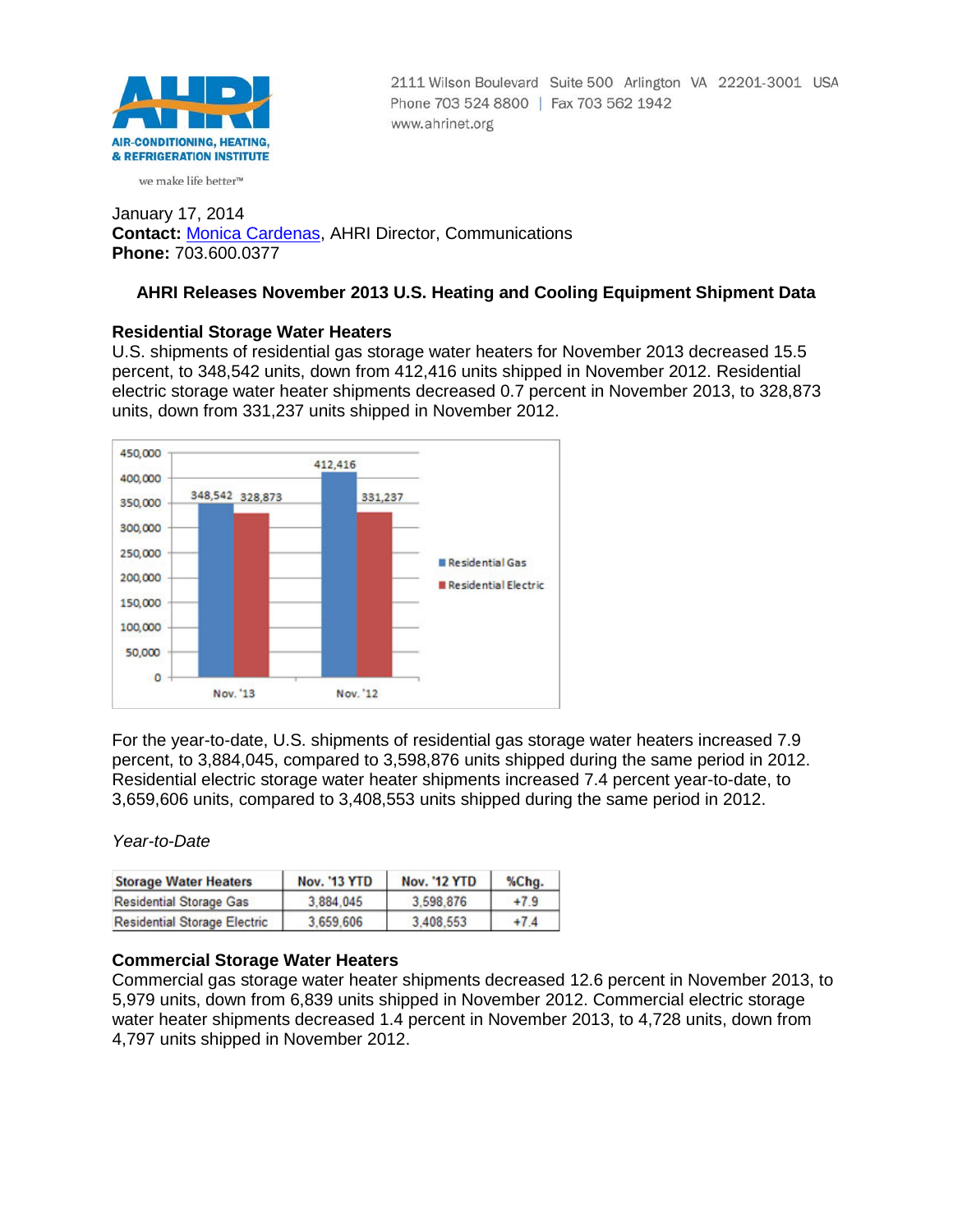

Year-to-date U.S. shipments of commercial gas storage water heaters increased 10.3 percent, to 80,744 units, compared with 73,213 units shipped during the same period in 2012. Year-todate commercial electric storage water heater shipments increased 1.3 percent to 63,048 units, up from 62,250 units shipped during the same period in 2012.

### *Year-to-Date*

| <b>Storage Water Heaters</b>       |        | Nov. '13 YTD   Nov. '12 YTD | %Chg.   |
|------------------------------------|--------|-----------------------------|---------|
| <b>Commercial Storage Gas</b>      | 80.744 | 73.213                      | $+10.3$ |
| <b>Commercial Storage Electric</b> | 63,048 | 62.250                      | $+1.3$  |

### **Warm Air Furnaces**

U.S. shipments of gas warm air furnaces for November 2013 increased 6.4 percent, to 267,433 units, up from 251,379 units shipped in November 2012. Oil warm air furnace shipments decreased 11.9 percent, to 4,031 units in November 2013, down from 4,577 units shipped in November 2012.

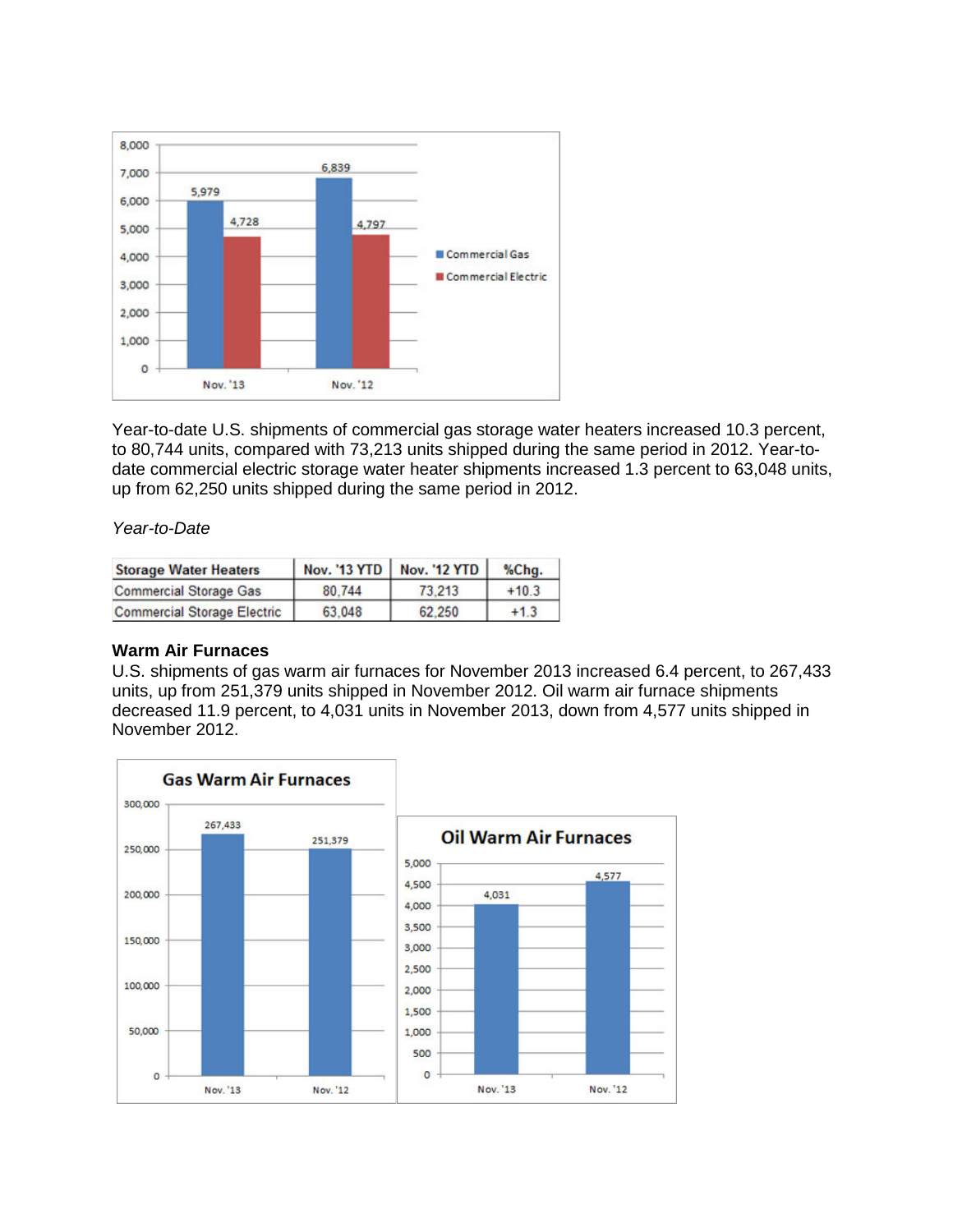Year-to-date U.S. shipments of gas warm air furnaces increased 15.8 percent, to 2,361,322 units, compared with 2,038,643 units shipped during the same period in 2012. Year-to-date U.S. shipments of oil warm air furnaces decreased 11.0 percent to 28,624, compared with 32,144 units shipped during the same period in 2012.

*Year-to-Date*

|                              | <b>Nov. '13 YTD</b> | <b>Nov. '12 YTD</b> | $%$ Chq. |
|------------------------------|---------------------|---------------------|----------|
| <b>Gas Warm Air Furnaces</b> | 2.361.322           | 2.038.643           | $+15.8$  |
| <b>Oil Warm Air Furnaces</b> | 28.624              | 32.144              | $-11$    |

### **Central Air Conditioners and Air-Source Heat Pumps**

U.S. shipments of central air conditioners and air-source heat pumps totaled 323,185 units in November 2013, up 3.6 percent from 311,819 units shipped in November 2012. U.S. shipments of air conditioners increased 0.1 percent, to 207,057 units, up from 206,891 units shipped in November 2012. U.S. shipments of air-source heat pumps increased 10.7 percent, to 116,128 units, up from 104,928 units shipped in November 2012.



Year-to-date combined shipments of central air conditioners and air-source heat pumps increased 10.0 percent, to 5,863,559 units, up from 5,330,825 units shipped in November 2012. Year-to-date shipments of central air conditioners increased 7.5 percent, to 4,014,584 units, up from 3,733,546 units shipped during the same period in 2012. The year-to-date total for heat pump shipments increased 15.8 percent, to 1,848,975 units, up from 1,597,279 units shipped during the same period in 2012.

*Year-to-Date*

|                               | <b>Nov. '13 YTD</b> | <b>Nov. '12 YTD</b> | % Chg.  |
|-------------------------------|---------------------|---------------------|---------|
| Air Conditioners & Heat Pumps | 5.863.559           | 5.330.825           | $+10.0$ |
| <b>Air Conditioners Only</b>  | 4,014,584           | 3.733.546           | $+7.5$  |
| <b>Heat Pumps Only</b>        | 1,848,975           | 1,597,279           | $+15.8$ |